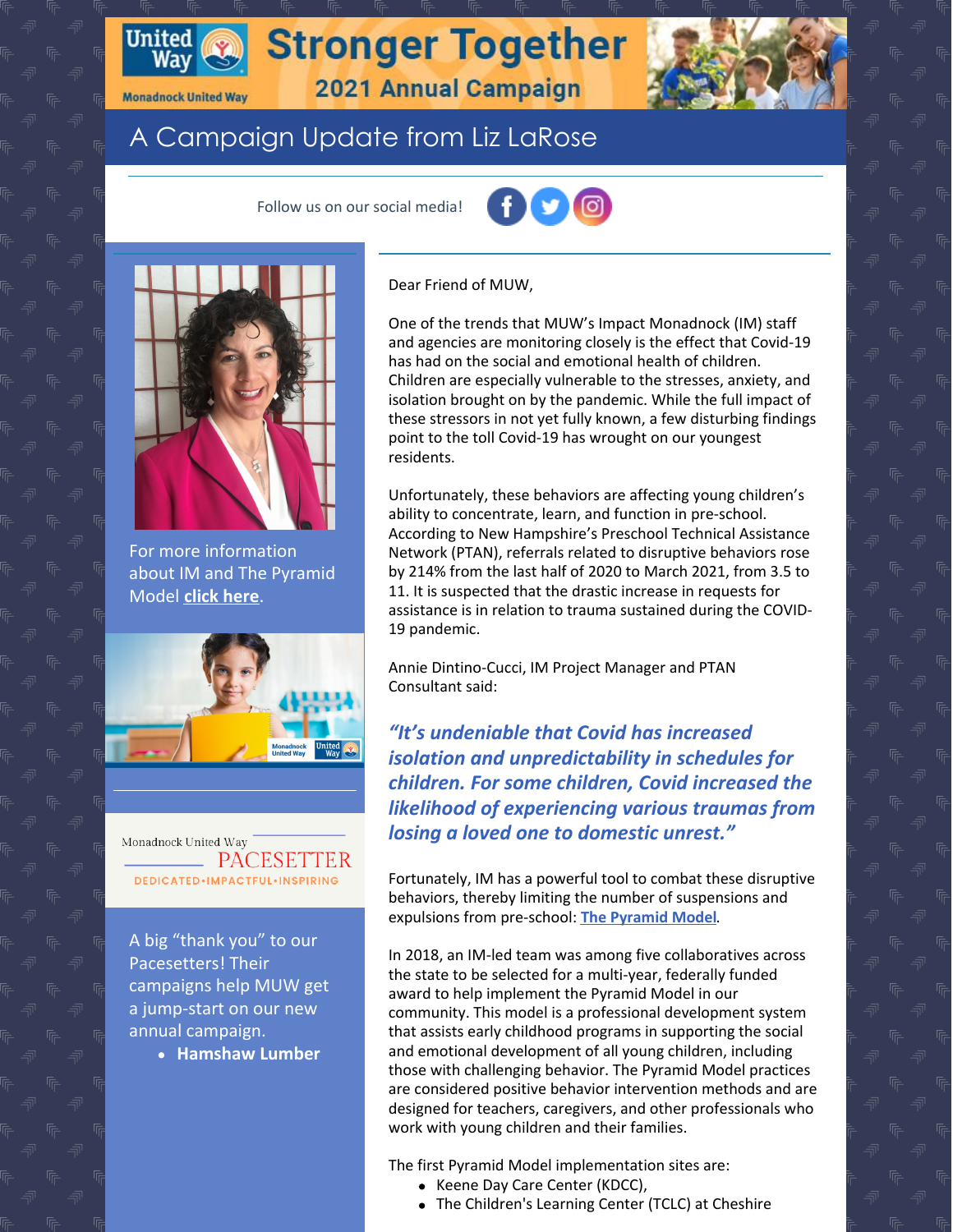

You are now able to look up past issues of this newsletter!

Click [here](https://www.muw.org/2021-newsletters) to see prior issues from 2021!

## *Not yet a [donor?](https://app.mobilecause.com/f/2vgz/n?reset=1&%253Bid=1&vid=cdoig)*

There are some easy options for you:

- **Text MUW to 41444**
- **[Donate](https://app.mobilecause.com/f/2vgz/n?reset=1&%253Bid=1&vid=b348n) online**
- **Transfer Stocks and [Securities](https://www.muw.org/planned-giving#stocks)**
- **Donor [Advised](https://www.muw.org/planned-giving#DAF) Fund**
- **Mail a check to: 23 Center Street, Keene, NH 03431**

#### **PLEASE NOTE:**

With the importance of social distancing, we are limiting the number of hours that our staff come into the office to process gifts received via US Mail. We are asking donors to use our safe, secure [donation](https://app.mobilecause.com/f/2vgz/n?reset=1&%253Bid=1&vid=f3bd4) portal whenever possible. However, we gratefully accept checks from anyone who prefers to donate in that manner and we will ensure that they are processed in a timely manner.

Medical Center/Dartmouth Hitchcock (CMC/DH)

- The Child Development Center (CDC) at Keene State College (KSC).
- Jonathan Daniels pre-school in Keene also implements this program but does not receive state funding.

This year, through a generous grant from The Center for Population Health at Dartmouth Hitchcock Keene, four more sites will undergo readiness training and coaching to facilitate implementation:

- The Keene Family YMCA
- Rise for Baby and Family
- Walpole Village School
- Home Away from Home in Walpole.

Annie Dintino-Cucci explains why this program is so important, especially in light of the pandemic:

*"Pyramid Model provides us with a framework of evidence-based tools and practices to support the social and emotional recovery of children. As caregivers and educators we will need to be mindful about how we help children process and recover from the challenges of the past year."*

We are proud of the work IM and our partner agencies are doing to make sure the youngest in our community are nurtured and supported so that they can recover and succeed! We'd like to thank all of our donors who support our campaign. Without you, none of this would be possible.

Sincerely,

Liz LaRose, President

*Thank you to our generous sponsors:*

## 2021 Corporate Sponsors

*Community Champion*





*Community Booster*